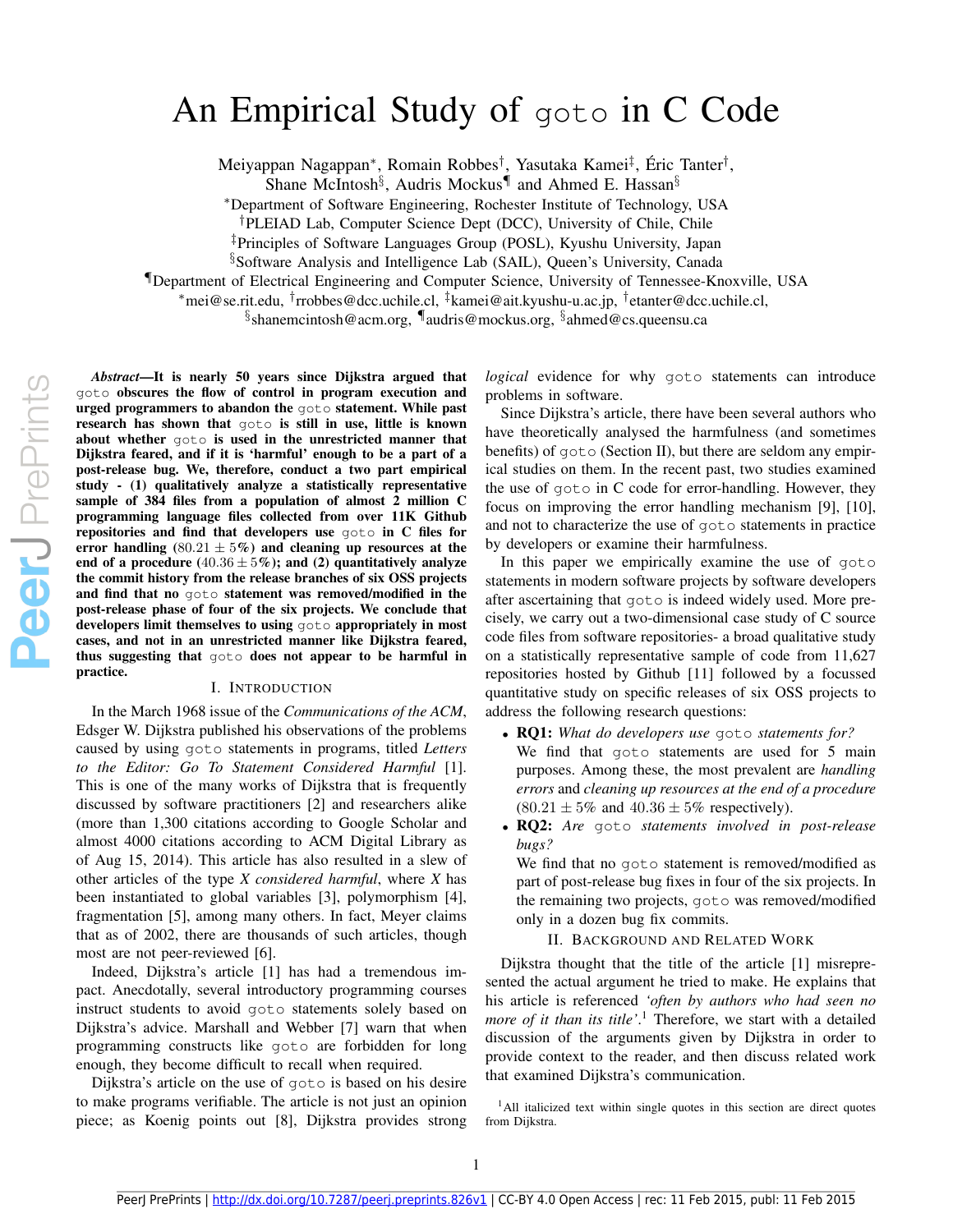#### *A. Background*

Dijkstra begins the article by stating that in his observation of programmers and programs, the use of goto statements has *'disastrous effects'*. This is the reason why he believes that goto statements should not be used in high level languages, in which most current software is written. He then goes on to explain why the goto statements can have disastrous effects and what those effects might be.

He prefaces his reasoning with two remarks:

- 1) The main responsibility of the programmer is to know and understand the execution of their program (*'process taking place under the control of a program, which is delegated to the machine'*).
- 2) Due to the intellectual limitations inherently present in us, we are unable to *'visualize processes evolving in time'*. Hence, programmers should try their *'utmost to shorten the conceptual gap between the static program and the dynamic process'*.

The objective is for a programmer to be able to establish clear assertions about the state of the executing program at each line of code. Dijkstra then observes that the use of goto statements in a program can make it difficult to determine the exact set of statements that has been executed before reaching a given label block. For instance, consider the following example:

|               | <b>void</b> fun(int $x$ ){          |
|---------------|-------------------------------------|
|               |                                     |
| 2             | back:                               |
| 3             | <b>if</b> (condition1) {            |
| 4             | $x = x + 1$ ; goto next;            |
| 5             |                                     |
| $\frac{6}{7}$ | else if $(condition 2)$ {           |
|               | $x = x + 2$ ; goto back;            |
| 8             |                                     |
| 9             | $x = x + 3$                         |
| 10            | next:                               |
| 11            | print(x);                           |
| 12            | <b>if</b> (!done) <b>goto</b> back; |
| 13            |                                     |

The function body declares two labels, back and next. There are three ways one could execute the back label block: when first entering the function, because of condition2, or because of !done in the next label. Similarly, the next label block can be entered either because of condition1, or because both conditions were false. The statement on line 9 may or may not have been executed before entering next. Making assumptions about the state of  $x$  at different program points is quite complex.

Dijkstra explains that, in a language with procedures, one can characterize the progress of a process with a *coordinate system* that consists of a sequence of textual indices—the sequence of procedure calls (the call stack) followed by a single point in the currently-executing procedure. With the inclusion of repetition clauses such as while, one needs an additional dynamic index. Reasoning is supported because the repetition structure, like recursion, is amenable to inductive reasoning. In any case, the crux of the argument is that the coordinate system is independent of the programmer. In contrast, in the

case of goto statements*'it becomes terribly hard to find a meaningful set of coordinates in which to describe the process progress'*. In essence, *'The go to statement as it stands is just too primitive; it is too much an invitation to make a mess of one's program.'*

#### *B. Related Work*

In this subsection, we present related work (essays and articles) done by others who have either carried out their own analysis on the use of goto statements, or have critically analyzed Dijkstra's article.

Analyzing the use of goto statements: The article by Knuth [12] is probably one of the earliest works analyzing goto statements, since Dijkstra's article was published. Knuth clearly prefaces the article by stating that only his *'opinions'* are expressed. His goal for the article is to provide a fair discussion of both the pros and cons of goto statements. He believes that the discussion should not be about eliminating goto statements but about program structure. He points out that in fact several cases of goto elimination is merely replacing goto statements with other *'euphemisms'*. Knuth [12] believes that goto statements must not be used for error exists or loop creation, but only used to eliminate recursion, boolean variables, and co-routines. He even quotes Dijkstra to drive home the point: *'Please don't fall into the trap of believing that I am terribly dogmatical about [the go to statement]. I have the uncomfortable feeling that others are making a religion out of it, as if the conceptual problems of programming could be solved by a single trick, by a simple form of coding discipline!'*. More recently Saha *et al.* examine how goto statements are used for error-handling and propose approaches to improve the error-handling mechanism in C code [9], [10]. When empirically evaluating their approach, they find that goto is still extensively used in system projects written in the C programming language. However, the studies by Saha *et al.* [9], [10] are not about examining all the different ways in which developers use goto, but just focussed on the use of goto for error-handling.

Analyzing Dijkstra's article: In his retrospective essay, Tribble [13] provides an annotated version of Dijkstra's article, and also analyzes the relevance of the article in the year 2005. He questions whether goto statements are even needed, when developers are using languages that were developed well after Dijkstra's article was published. He concludes that (in contrast to Knuth [12]) certain complex goto statements cannot be avoided if the programming language does not provide dedicated constructs for exiting nested loops or for error handling. Since programming languages like C do not have an explicit error handling mechanism (exception handling) like C++/Java, the developers who write their software in C have to resort to using goto statements. In the qualitative empirical analysis in RQ1 (Section V), we examine if developers are indeed using the goto statements for error handling and for exiting out of loops among other purposes.

There are several references in the literature [14], [8], [12] about heated discussions and analysis on Dijkstra's article

 $\overline{\phantom{a}}$  $\mathcal O$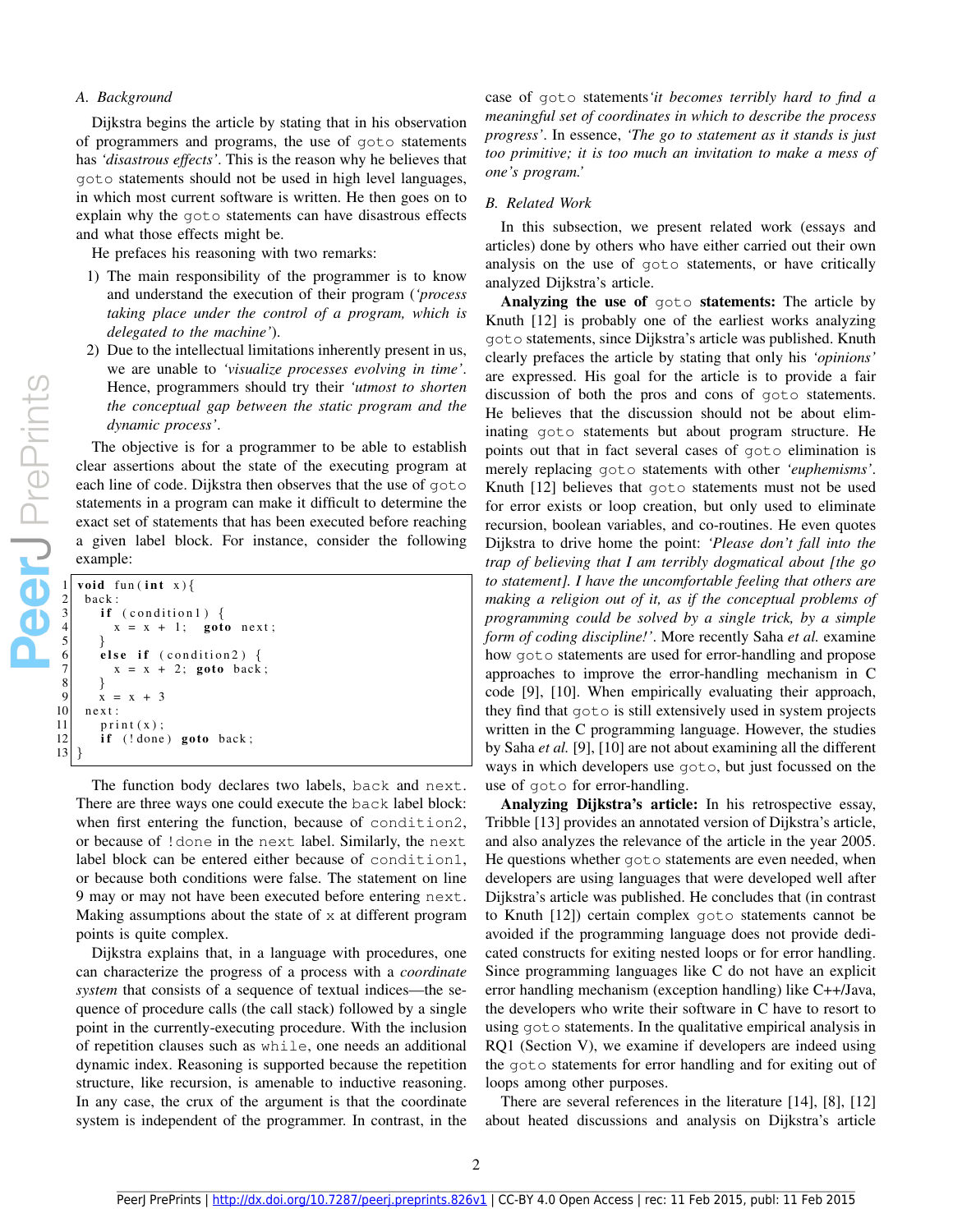among practitioners. One such recorded discussion [2] can be found on StackOverflow, a community 'question and answer' website for developers. The discussion brings about similar points as presented above, and there is consensus that goto statements need not be eliminated entirely, but just the *'unconstrained'* use of it should be avoided. Another such discussion was among well-renowned Linux kernel developers—Robert Love, Rik van Riel, and Linus Torvalds [15]. Their position is that goto can be used when there is a real need for it and that, if used carefully, goto is not harmful.

Unlike prior work, which have taken logical, argumentative, and example-based approaches, we use an empirical one to identify, classify and quantify the different actual uses of goto statements in real-world C code, and examine if goto is harmful enough that developers removed/modified them as part of post-release bug fixes in a software project. While the previous work is in no way incorrect or insufficient, we believe that adding empirical evidence can only further help the discussion.

#### III. DATA SOURCE

In order to examine empirically the use of goto statements along the two research questions we have, we used two different data sources. In both datasets, we restrict our analysis to just C files, since (1) it is a widely-used language; and (2) it provides the goto construct; Additionally, we wanted to examine the use of goto statements without any confounding factors based on different programming languages. By restricting to just one programming language we can place the results in context, and have more confidence about the conclusions with respect to software projects written in C. Below we describe the data source used for each research question and the reasons for choosing them.

Data Source for RQ1: In this research question, we want to understand the purpose of goto statements as used by a variety of developers in their code. Hence studying the programming practices of developers from a small set of projects may not be sufficient. Therefore, we use the source code in the hundreds of thousands of software projects mined by one of the coauthors [16]. We use a snapshot of the project's software repositories (that are being continuously mined) from January 2013. We restrict our analysis to software projects that have their source code repositories on the Github hosting service. This is because, Github hosts several million repositories from several hundreds of thousands of developers. Hence we will be able to examine developer practices with respect to goto statements among a wide variety of developers. From this collection of software projects we extract all projects that have C files.

Not all repositories on Github represent actual software projects. We filtered out projects with less than 10 files written in any programming language to eliminate a bulk of non-software projects, and very small software projects. We chose the cutoff at 10 as it appeared to provide a balance between eliminating most irrelevant repositories while leaving us with a sizable sample of repositories. While this sample

TABLE I: Overview of the studied systems (RQ2).

| Product     | Domain                 | Version | Tag name          | Lines of  |
|-------------|------------------------|---------|-------------------|-----------|
|             |                        |         |                   | code      |
| ClamAV      | Antivirus              | 0.98    | clamay-0.98       | 2,043,360 |
| <b>GIMP</b> | Manipu-<br>Image       | 2.8.0   | GIMP 2 8 0        | 960,106   |
|             | lation                 |         |                   |           |
| GhostScript | Interpreter            | 9.01    | ghostscript-9.01  | 1,274,249 |
| OpenLDAP    | Directory              |         | <b>OPENLDAP R</b> | 303,917   |
|             | <b>Access Protocol</b> |         | EL ENG 2 4 6      |           |
| Postgresql  | Database               | 9.3.0   | <b>REL9 30</b>    | 963,900   |
| <b>VTK</b>  | Visualization          | 5.10.0  | v5.10.0           | 2,910,353 |
|             | Toolkit                |         |                   |           |

contains some repositories unrelated to software development identifying them automatically on the scale of Github is a research topic by itself, well beyond the scope of this paper.

The filtered sample has 11,627 projects with C code. A typical empirical software engineering study examines under 10 projects [17], and this larger sample should help with the generalizablity of our conclusions (albeit in the context of source code written in C and hosted on Github).

In the final data cleaning step we filtered out files we identified as automatically generated. Such files are not directly maintained, and, consequently, do not shed light on how developers are using goto statements. To develop the filtering procedure, we manually examined a random sample of files with hundreds of goto statements to identify if any of them were generated. Every generated file had the word 'generate' in the comments at the beginning of the file. Our filtering, therefore, searches for the word 'generate' in each file. If the term occurs, we then filter the file from the dataset. The threats that arise due to not removing generated files are discussed in Section VII. The cleaned sample contains 2,150,387 files written in the C programming language from 11,627 projects hosted on Github.

Data Source for RQ2: We would like to know what impact goto statements have on the incidence of post-release bugs: a popular proxy for software quality [18] because not all bugs are of equal concern. Bugs that could be fixed in development and testing are of much lesser concern than bugs that escape quality assurance steps and affect software users. We, therefore, focus on post-release bugs, which are not detected until after the software is made available to end users.

To identify post-release bugs, we consider code changes that occur on or that have been merged into the release branch of a studied system. Such changes are often the result of bugs found after the release of software and these changes are pushed to customers as part of a software update. As a result, changes that land on a release branch after a release are more strictly controlled than a typical development branch to ensure that only the appropriately triaged high-priority fixes land in maintenance releases. In other words, the changes that we study correspond to the maintenance of official software releases.

Unfortunately, the overwhelming majority of projects examined in RQ1 do not contain carefully triaged release-related changes. Hence, to address RQ2, we selected six software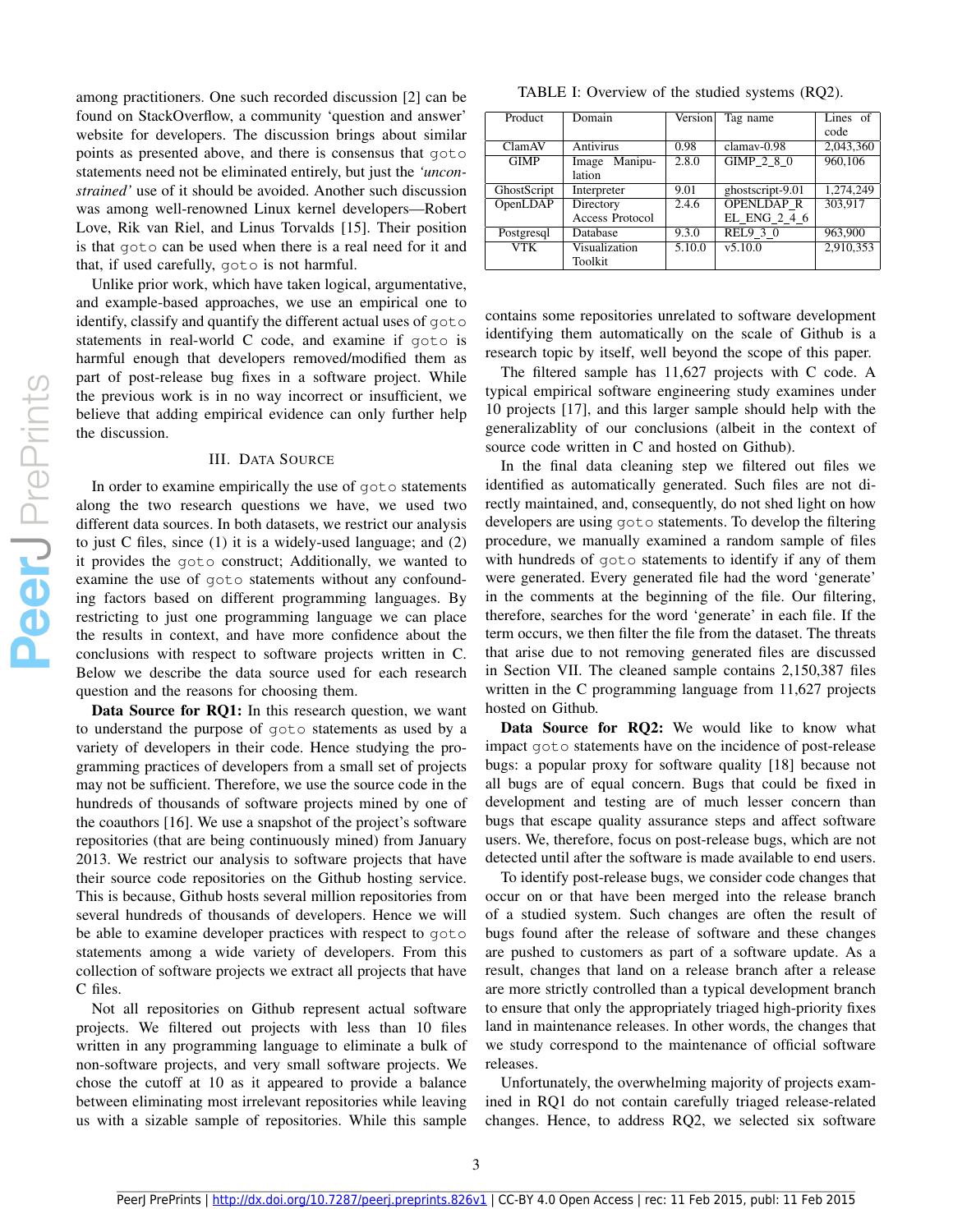projects primarily implemented in C with well-established branching policies for deeper analysis. These projects are selected from a variety of domains, ages, and sizes to help with the generality of our conclusions. Some of these projects like GIMP are used by millions of end users [19], while others like Postgresql are used by prominent industrial users such as Nasa [20], and Instagram [21]. Table I provides an overview of the studied systems.

# IV. PRELIMINARY ANALYSIS: DO DEVELOPERS USE goto STATEMENTS IN THEIR SOURCE CODE?

## *A. Motivation*

Before we examine *why* developers use goto statements, we first need to determine *if* they even use goto in the source code of their software. Even though, past studies have shown that goto statements are still in use [9], [10], we want to examine if our dataset of diverse projects have goto statements in them and ascertain the true extent of goto usage.

#### *B. Approach*

Among the 2,150,387 source code files used in our study, we determine which ones have a goto statement in it. We do this by using the grep functionality for searching and use the regular expression

# ([ \t]+goto|ˆgoto)[ \t]+.\*;

We determine not just if a file has a goto statement, but also how many goto statements exist in each file.

## *C. Results*

 $\overline{a}$ 

 $\searrow$ 

Considerable use of goto at the file level: We find that 246,657 out of the 2,150,387 files (or 11.47%) examined in our study have at least one goto statement. Both the raw number and the percentage of files that have a goto statement indicates that the use of goto statements by developers who work on software projects written in C and hosted in Github, are quite common. The result agrees with the results of Saha *et al.* [9] – who found that there are almost 20K functions in Linux-2.6.34 that have a goto statement. We also find that most files have very few goto statements. In fact 14.43% of files with goto had only one goto. However, there are those rare occasions where there exists a file with more than 100 goto statements (0.55% of the files with goto).

More than one-fourth of the projects used a goto: In order to check if all the files with goto are just found in a few projects, we calculate the distribution of goto statements at the project level. We find that 3,093 out of the 11,627 projects (or 26.60%) have at least one file with a goto statement. We also find that more than half the projects have about 20% of the files that have at least one goto statement.

*A considerable number of projects have files with* goto *in them. Thus despite the popularity of Dijkstra's case against* goto*, developers use* goto *statements considerably.*

#### *D. Discussion*

When examining the path hierarchy and names of files with and without  $qot$ o statements in them, we noticed that several of them looked like system code, i.e. they had the words linux/android/kernel/driver (which is consistent with the findings of Saha *et al.* [9], who report that more than half of the goto statements are in the driver directory of Linux-2.6.34). To better characterize the context of use of goto statements, we examine the number of "system files" (source code files for hardware drivers, operating system kernel etc.) in the dataset. A search for the keywords linux/android/kernel/driver in file names revealed that 454,670 files (21.14%) were system files. Of course, we could have missed some system files, but due to the size of the dataset, we were restricted to using such a heuristic, whose precision was verified with a manual analysis in  $RQ1$  (Section V). Among the files that had a  $qot$ statement, we found that 169,523 (or 68.72%) were system files. Thus, we find that there is a greater concentration of goto statements in system files than non-system files.

# V. RQ1: WHAT DO DEVELOPERS USE goto STATEMENTS FOR?

## *A. Motivation*

Beyond the raw frequency of goto usage, we were also interested in *how* developers are using them. This is because not all usages of goto are created equal. Some goto usage may be part of relatively harmless patterns, while others may be much more nefarious [12], severely hampering the readability of the source code. A related concern is that goto statements may be used in various domains, and may be used differently in these domains.

#### *B. Approach*

We, therefore, conducted a qualitative study of the usages of gotos on two levels: the file level, to understand the domain in which goto statements were used, and figuring out whether many false positives were due to generated code; and the function level, to understand patterns of usage of goto statements, their interactions, and their impact on the function comprehensibility. We performed the latter analysis at the function level, since the scope of the goto statements and the labels that they refer to are at the function level. We discuss the process for our qualitative study in detail below (as it will help us and the reader place the results and conclusions in context).

1. Sample Selection: The population of C files that we examined for the presence of goto statements in RQ1 is 2,150,387. However, we want to study the patterns of usage of goto. Hence our true population is the set of files with goto statements, i.e., 246,669 C files. We split this population into two buckets - files with more than 5 goto statements, and files with 5 or less goto statements, where 5 is the median number of goto statements in a file. From each bucket we pick 192 files at random, to end up with a total of 384 C files with goto statements. By examining 384 files from 246,669 files, we achieve a confidence level of 95% with a confidence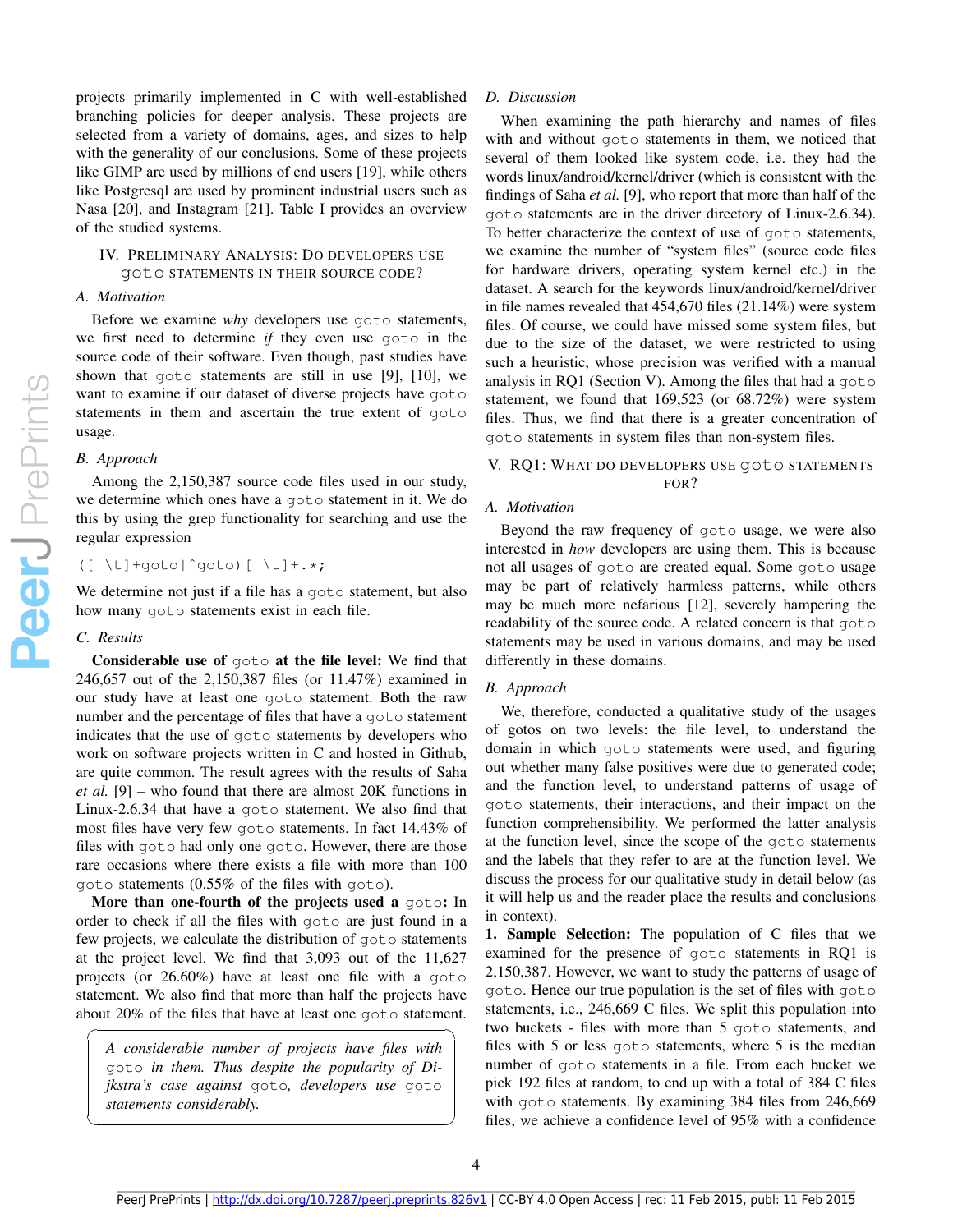|                | Generated          | The source file containing the goto statement was  | We are only interested in goto statements that programmers         |
|----------------|--------------------|----------------------------------------------------|--------------------------------------------------------------------|
|                |                    | generated automatically.                           | introduce manually.                                                |
| File Level     | Long jumps         | Non-local jumps performed with long imp to a       | This has potentially much more serious consequences than regular   |
|                |                    | context captured with set imp.                     | (local) goto statements.                                           |
|                | Domain             | The domain to which the file belongs to.           | Knowing the domain of each file, lets us understand the type of    |
|                |                    |                                                    | systems that are frequently using goto statements.                 |
| Function Level | Error              | To handle exceptions and errors. Tagged when the   | Since C does not have exception handling constructs like           |
|                |                    | code in the label is for error handling.           | try/catch in Java. Also discussed in the literature [13], [12].    |
|                | Cleanup            | To handle memory de-allocation and other cleanup   | Since C does not have a cleanup construct like $finally$ in Java.  |
|                |                    | activities. Tagged when the code in the label is   |                                                                    |
|                |                    | executed whether or not the goto statement is      |                                                                    |
| $\mathbf{1}$   |                    | executed.                                          |                                                                    |
| Purpose        | Control-Exit       | To exit out of a nested loop.                      | Since C does not have break to labels. Also discussed in the       |
|                |                    |                                                    | literature [13], [12].                                             |
|                | Loop-Create        | Unlike Control-Exit, this is when a goto statement | A priori unnecessary because C has repetition clauses (while,      |
|                |                    | is used to create a loop.                          | do, for, ).                                                        |
|                | Spaghetti          | When a goto statement exists in the code inside a  | This is the kind of goto statements that all prior work has argued |
|                |                    | label of another goto statement.                   | against [1], [13], [12].                                           |
| Level          | Single             | Only one goto statement per label.                 | According to Dijkstra, while less harmful, a single goto per label |
|                |                    |                                                    | can still cause issues [1].                                        |
|                | Multiple           | Many goto statement per label.                     | A source of severe issues according to Dijkstra [1].               |
| Function       | Forward            | Jump to a label that is located after the goto     | Easier to track by programmers because it follows the natural      |
|                |                    | statement.                                         | order of reading code.                                             |
| $\mathbf{r}$   | Backward           | Jump to a label that is located before the goto    | Harder to follow because it requires going back in the procedure   |
|                |                    | statement.                                         | definition.                                                        |
| Properties     | #qoto              | The number of goto statements per line of code in  | This will allow us to see if there is a relationship between the   |
|                | statements         | each function that is examined.                    | number of goto statements and the size of a function.              |
|                | per LOC            |                                                    |                                                                    |
|                | Stacked labels     | Multiple labels that follow each other such that   | A mixed blessing: jumped-to code is localized, but there are       |
|                |                    | execution flows from one label block to the next.  | multiple entry points in the aggregate block, making it hard to    |
|                |                    |                                                    | know which statements are actually executed.                       |
|                | #statements in la- | Number of statements in the label block.           | An (imperfect) estimate of the complexity of the functionality     |
|                | bel block          |                                                    | implemented in the label.                                          |

Name Bescription Rationale

TABLE II: A taxonomy of the different purposes and properties of goto statements.

interval of 5% [22]. We use this sample of 384 files to perform the qualitative analysis at the file level.

In order to carry out our qualitative analysis at the function level, we take the sample of 384 files chosen for the qualitative analysis at the file level, and follow a procedure similar to that of Gallup polls [23]. For example, when polling adults in the United States(US) to determine election results, Gallup randomly calls households across the US, and picks one individual in the household randomly to interview. Similarly, in order to carry out the study at the function level, we randomly pick one function (an individual person in the gallup scenario) from each file (an individual household in the Gallup scenario). Thus we now have 384 randomly chosen functions with goto statements and with the same confidence level and confidence interval. We then manually tag the sample data (384 randomly chosen files and functions).

2. Identifying Tags from Subset of Sample: From this sample of 384 files, we came up with a preliminary classification of manual tags at the file and function level, based on separate inspection of two pairs of 10 files, by authors 1 and 2, and 4 and 5. The identified tags at the file level and function level are described in Table II. At the function level, we further split the tagging into two categories - properties of goto statements and the purpose of goto statements.

3. Iterative Tagging of Complete Sample: Then each of the four authors manually tagged a mutually exclusive subset of files, while constantly discussing with the others for clarifications and refinements of the tags. Each author went through the tags assigned to each file and function at least twice. Once we tag each file and function in the sample, we examine the frequency of the tags in order to understand the usage of goto. We present these results in the next subsection.

## *C. Results at the file level*

After manually tagging the 384 files at the file level, we arrive at the following findings:

Only 1.5 % of the files were filtered for noise: Out of the 384 files, only five files were automatically generated files. These files were generated by a parser generator like YACC (Yet Another Compiler Compiler). We also found one case of a file that was submitted to the ACM International Collegiate Programming Competition. Even though the file submitted to the competition is a software program, we remove it from further analysis, since we know that it was not developed for a software project. Hence, we did not manually continue tagging with a total of six files. Therefore, the fraction of irrelevant files present in our sample is  $(1.5 \pm 5)\%$ .

A large portion of files (85%) were system or network files: We found that 312 out of the 384 files were in the domain of 'systems programming'. We define that a file is in the domain of 'systems programming' when it is associated with the Linux Kernel or any other OS, like the BSD or Android or Sun OS. We also associate all driver related files in the domain of 'systems programming'. There were also 13 files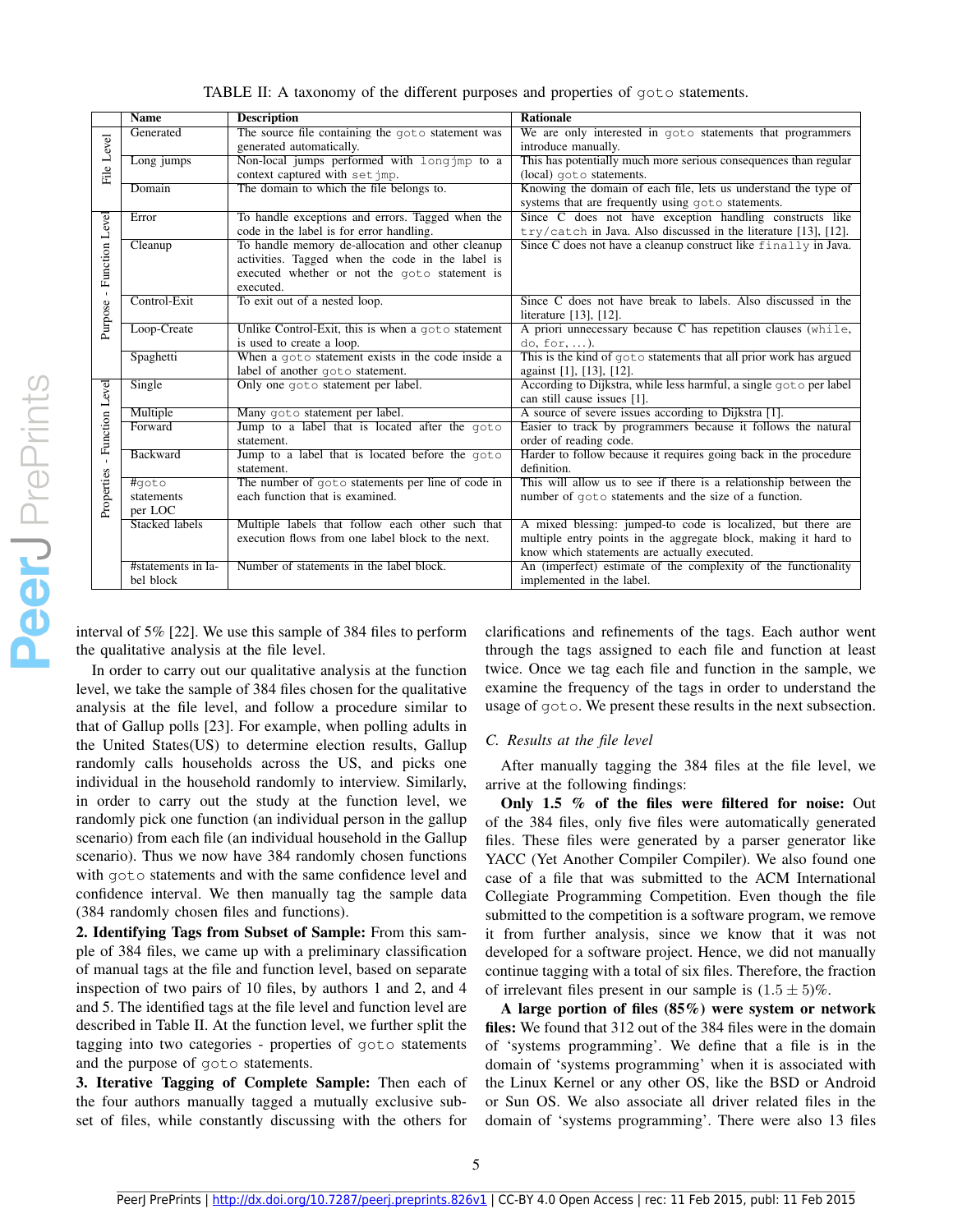that were associated with 'Networking'. Thus overall we have 325 out of 384 files in the 'Systems and Networking' domain. This translates to almost  $85 \pm 5\%$  of the files in the dataset. There could be two possible reasons for this  $-$  (a) C files in github are mostly system/networking purposes, or (b) goto is used more in systems/networking files.

Some of the other domain types that we identified were: Image Processing/Multimedia/Videogames/Web/UI Framework related files with a total of  $7.28 \pm 5\%$ , and PL/DB/HPC/Scientific/Security related files with a total of  $5.72 \pm 5\%$ .

Only one case of set imp: Apart from goto, which is restricted to jumps local to a function, C provides set  $\text{mp}$ to perform arbitrary jumps between execution contexts. This is arguably the worst case of a goto-like construct because it compounds the effects of goto statements. We found that there was only one file in which the command set jmp was used, so we can safely assume that developers seldom use this in their programs.

Summary: Our manual analysis at the file level led to several findings: it showed us that gotos are used predominantly in systems and networking code, but also in other type of files as well. It also gave information alleviating concerns on some possible threats to validity: extremely few of the files were noise, giving confidence in our filtering mechanism; a single file used the a non-local jump (set jmp).

## *D. Results at the function level—Basic properties*

We start our investigation of the functions we tagged by reporting on the distribution of basic properties on the number of goto statements, labels, and the length of label blocks.

Most functions have few goto statements and labels: We find that at least 25% of the functions in the sample have 1 goto statement. The median is 3, and the top 25% of functions have at least 5 gotos. We also find some outliers, functions with 10 or more gotos, and one extreme outlier that has more than 50 gotos. Unsurprisingly, there are less labels than goto statements. The median function has just one label, i.e, at least half of the functions in our sample have only one label in their body. The upper quartile is 2, and there a few functions with 5 or more labels. Overall, both distributions show that the majority of functions have few goto statements  $\frac{1}{8}$ and labels.

Usually, few lines are in the label blocks: We summed $\begin{bmatrix} 10 \\ 1 \end{bmatrix}$  return 0; the amount of lines of code under each label of the functions in our corpus. We found that the median lines of code in the block of code under a label was 4, and the 75th and 90th percentile was 8 and 36 LOC respectively. We found that in most of the non-trivial cases, the code in the label block had a line of code for clean up, a line of code for printing an error message, and a line of code for the return statement, which returned an error code. Thus, we can safely say that developers are generally not doing complex operations in the label blocks of their goto statements. This of course does not apply to the few outliers, in which the label blocks can grow very large. In particular, in cases of backwards jumps, we saw label blocks that spanned more than half the size of functions.  $11$  }

TABLE III: Results at the function level for the manual tagging of 384 randomly sampled functions for the purposes and properties of goto

| Tage Name           | % among All | %<br>among    | $\%$<br>among |  |
|---------------------|-------------|---------------|---------------|--|
|                     | Files (384) | System        | Non-System    |  |
|                     |             | Files $(312)$ | Files $(66)$  |  |
| Error               | 80.21       | 82.69         | 75.76         |  |
| Cleanup             | 40.36       | 38.78         | 51.52         |  |
| Control-Exit        | 10.16       | 9.94          | 12.12         |  |
| Loop-Create         | 8.85        | 8.33          | 12.12         |  |
| Spaghetti           | 5.99        | 6.09          | 6.06          |  |
| Single              | 54.17       | 56.09         | 50            |  |
| Multiple            | 62.24       | 63.46         | 62.12         |  |
| Forward             | 90.1        | 92.31         | 87.88         |  |
| <b>Backward</b>     | 14.06       | 13.46         | 18.18         |  |
| Stacked labels      | 26.3        | 29.17         | 15.15         |  |
| # statements in la- | 4           | 4             | 3             |  |
| bel block (median   |             |               |               |  |
| not $\%$ )          |             |               |               |  |

#### *E. Results at the function level—Purpose*

Tagging the files in the sample for classifying the purpose of goto statements, we found the following (see Table II for a definition of the purposes and Table III for the numerical results).

Most goto usage is for error handling: In manually tagging our dataset, we found that developers use goto statements for the purpose of error handling in  $80.21 \pm 5\%$  of the functions. This can be explained in part because the C programming language does not have an explicit error handling mechanism like exception handling in C++/Java. Therefore, developers are using the combination of goto statements and the code block in the labels to emulate a try/catch mechanism (see code example below). However, note that exception handling with goto statements is a limited form of exception handling compared to that found in C++/Java: handlers are limited to be in the same procedure definition.

|               | $1$ int fun (int x) |
|---------------|---------------------|
| $\frac{2}{3}$ |                     |
|               | $code \ldots$       |
| 4             | if (error)          |
| 5             | goto err_label;     |
| 6             | $code \ldots$       |
| 7             | $err_label:1$ :     |
| $\frac{1}{8}$ | print(error);       |
| 9             | cleanup(mem);       |
| 0             | return $0$ ;        |
| $\mathbf{1}$  |                     |

The second most frequent purpose is cleanup: Similar to the lack of exception handling capabilities, the C programming language does not have a cleanup construct such as  $\text{finally}$ , unlike C++/Java. Recall that a finally block in C++/Java is executed upon exiting a method, regardless of whether the exit is through a standard return or throw a raised exception. Therefore, in order to capture the cases where developers use goto statements to duplicate the purpose of finally, we tag a particular use of goto as cleanup, only if the code block in the label can be reached even when a goto statement is not executed (like in the example code above). We also found that developers use goto statements for the purpose of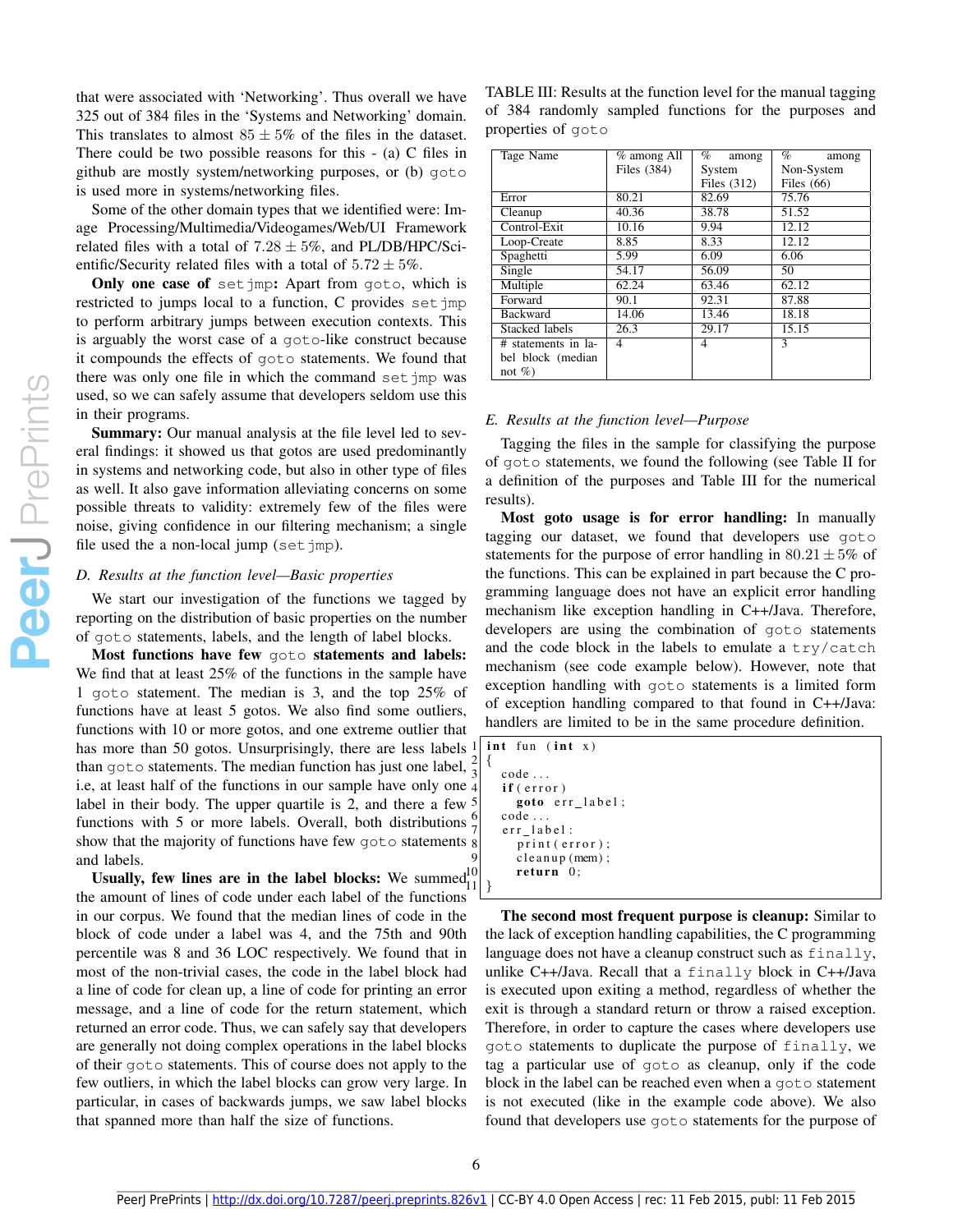cleanup activities such as memory de-allocation at the end of a function, in  $40.36 \pm 5\%$  of the functions.

Error handling and cleanup happened frequently together, but not always: We also found that cleanup occurred very frequently with error handling (like in the example code above). In  $31.77 \pm 5\%$  on the functions, developers used goto statements for both error handling and cleanup activities.  $2 \times 1$ When both error handling and cleanup happens in the block of 3 code under the label, the developers are essentially adding the  $\frac{1}{5}$ code that is meant to be in the 'catch' block (error handling code), to the 'finally' block.

In the remaining  $48.44 \pm 5\%$  of the times  $(80.21 - 31.77)$ ,  $\frac{8}{9}$ the developers used goto statements exclusively for error handling. In the cases where developers used goto statements exclusively for error handling, the code block in the label could be reached only if a goto statement was executed (see code example below). Such a behaviour is similar to having a 'catch' block, but no 'finally' block, in languages like C++/Java.

```
int fun (int x)
 2 \mid \{c o de . . .
       if (error)goto err_label;
       c o de . . .
      return 1:
         because of the above return, the goto is not
            classified as cleanup, since the code block
            below is executed only if goto is executed. */
\begin{array}{c|c} 9 & \text{err\_label}: \\ \hline 10 & \text{print (er)} \end{array}print (error)
11 return 0;
```
Alternatively in a small percentage of functions  $(8.59 \pm 5\%)$ , the developers use goto statements for cleanup, but not error handling. In such cases, the developers intend the execution to jump to a label where cleanup occurs (whether or not a goto statement was executed). However, the goto statement itself is not executed due to an error. The developers just wanted the function to end in certain flows.

Less intuitive usages such as control-exit and loop-create are less common: We found that developers used goto statements for exiting out of standard loops (for, while, do-while), and in some cases to create loops manually instead of using a standard repetition construct. In  $10.16 \pm 5\%$ of the functions, developers used goto statements to exit out of a normal loop. This is in-spite of the C programming language having a construct to exit out of a loop. We found that developers used this either for skipping code outside the loop or the exit fully out of a nested loop.

In  $8.85 \pm 5\%$  of the functions, developers used the combination of a goto statement and a label to create loops (see example code below). When a certain condition was satisfied, a goto statement was executed, which took the execution backward to a label that is physically above the goto statement in the function, in order to create a loop. This is perhaps, one of the least intuitive uses of goto statements, since looping constructs exist in C programming language. Only in the case of loop-create, did we not find a reason for the developers to use them. This pattern of usage was surprising to us, and it would be interesting in the future, to interview developers and see what advantages they found in manually crafting a loop based on goto.

 $int$  fun ( $int x$ ) 3 */ / l o o p c r e a t e*  $loop\_create\_label$ c o de . . . if (condition) goto loop\_create\_label;  $return 0;$ 9 }

Summary: We find that an overwhelming majority of the gotos are used mostly for two related purposes: error handling and cleanup. Thus as predicted by Tribble [13] (and not as emphasized by Knuth [12]), in the absence of dedicated constructs to handle these special operations (such as try/catch and finally in C++/Java), C programmers resort to using goto for error handling and cleanup, and do so in a rather disciplined way: most functions we surveyed had their error-handling or cleanup blocks systematically located at the end of the function. Only a minority of functions use goto statements for other purposes, such as breaking out of nested loop, or creating loops in an ad-hoc manner (which was not recommended by Knuth [12]).

#### *F. Findings at the function level—Properties*

In a majority of functions, multiple goto statements **jump to the same label:** In  $62.24 \pm 5\%$  of the functions, developers have several instance of goto statements that jump to the same label. Such a use of goto, was one of the main arguments against the use of goto by Dijkstra. By having multiple goto statements jump to the same label, a developer cannot know which goto statement brought the execution to the code of the label block. Additionally in the cases where multiple developers are editing the same file, a developer cannot change the code in the label without knowing why each of the goto statements (several of which could have been introduced by other developers) are jumping to that label. However, the frequency of the use of goto statements in such a manner, could indicate that developers are comfortable with it.

Other jumping patterns are simpler to understand: On the other hand,  $54.17 \pm 5\%$  of functions contained labels where each of the labels are associated with a single goto. Each of these functions, could have one or more labels, but each of them are associated with exactly one goto statement. Additionally, there exists a subset of the functions in which there is only one label block and it is unreachable by the normal execution, and only reachable by a single goto statement. In these functions, it is only possible to enter the label block via a single point of entry, and hence Dijkstra's main argument (not knowing from where the execution jumped to the label) does not apply. These functions constitute  $8.85 \pm 5$ % of the functions we surveyed.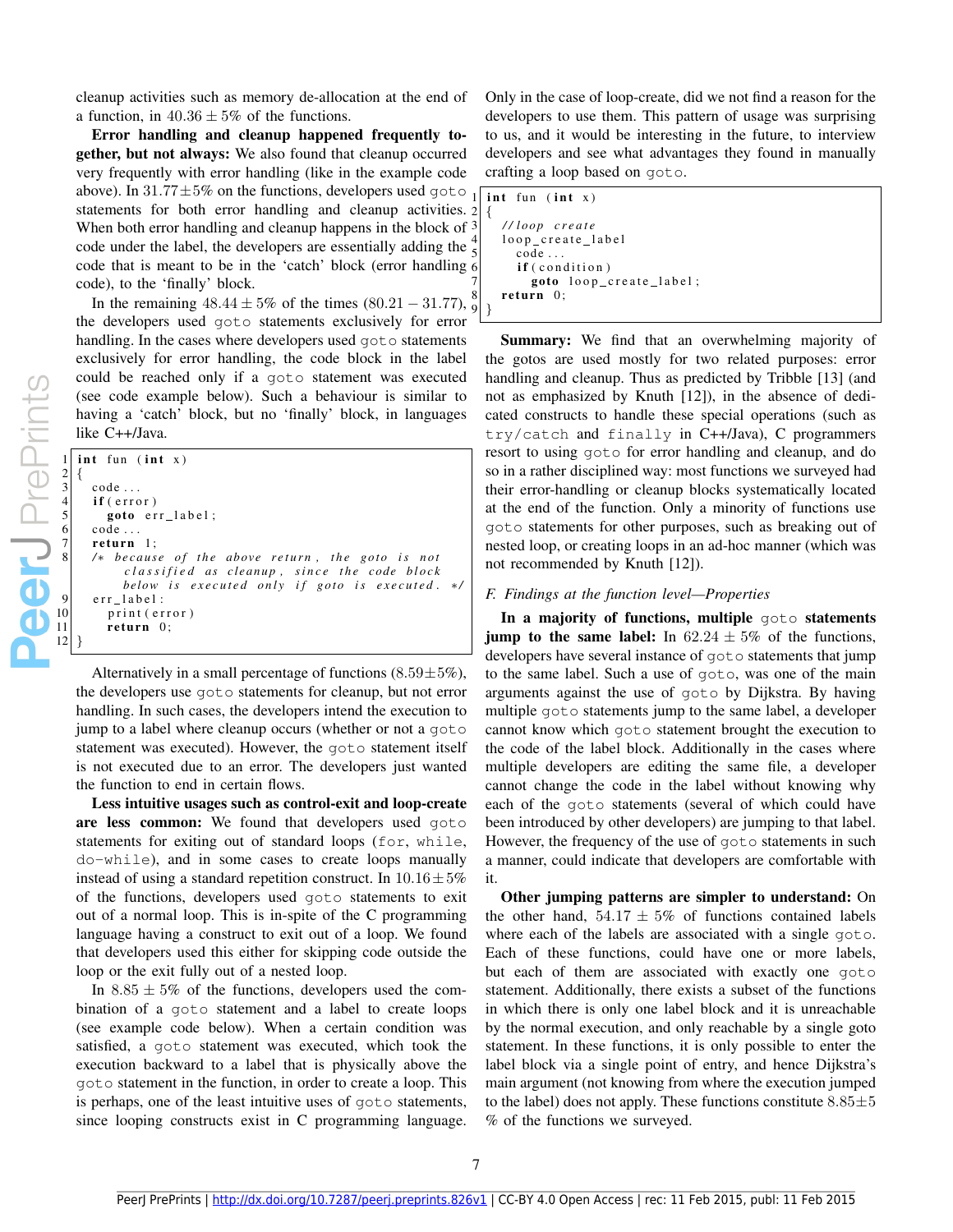Stacking labels at the bottom of functions is prevalent: We find that in  $26.30 \pm 5\%$  of the functions, developers stack all the labels at the end of the function. An interesting pattern for error functions is labels that are stacked in the reverse order they are referenced in a function. Hence the farther in the function the failure occurs, the most actions to undo without needing to duplicate code. This provides a concise solution to undoing a series of steps that can individually fail. Some of the functions in our corpus had upwards of 4 labels stacked in such a way. Such a solution is not easy to accomplish with a try/catch block in C++/Java. Therefore, this is one of the cases where goto statements and appropriately placed label blocks might be simpler than a try/catch block.

Spaghetti code is uncommon: We found that in a few cases  $(5.99 \pm 5\%)$ , the developers used goto to create spaghetti code – goto statements inside the code block that is under the label of a different goto statement. Such a use of goto allows arbitrary jumps within the code of the function, thus making it difficult to keep track of which line of code is currently being executed. Overall, such behaviour exemplifies the really harmful usages of goto, especially when used in complex functions. Nevertheless, we stress that we encountered a very small amount (6%) of such cases.

Most jumps are forward, not backwards: We found that in  $90.55 \pm 5\%$  of the functions, developers used goto statements to jump to a label that is physically after the corresponding goto statement (like example code above). On the other hand, developers used goto statements to jump to a label that was physically before the corresponding goto statement in the code, in a relatively small, but non negligible, portion of the functions  $(14.06 \pm 5\%)$ , note that the percentage of backward and forward jumps do not add up to 100% since there are functions where both such jumps exist).

As we saw before, developers used goto statements for creating loops. In order to create loops, the developers would have had to use a goto statement that jumped backwards to a label (see above for example to create loops). Unsurprisingly, most usages of backward goto statements are for this purpose. However, we found that in  $5.21 \pm 5\%$  of the functions, developers jumped backwards to a label from a goto statement, but were not creating a loop (because the goto statement was not part of a condition). Every time the code executed such a goto statement, the execution would go back to a label.

Additionally we found that in  $4.17 \pm 5\%$  of the functions, a backward jump from a goto statement was done from within the label of another goto statement, thus making it both a backward jump and spaghetti code. Such a use of goto might be very hard to keep track of during execution. That may be the reason why we find so few cases of this.

Summary: We find that the usages of goto statements exhibit several properties. First, we find that it is common to have several goto statements jumping to the same label: if this presents the issue highlighted by Dijkstra that it is not possible to know exactly the control flow that led to the label, it also means code duplication has been avoided

(similar to calling an inner function – something standard in programming languages that support them). On the other hand, many labels are only reached by a single goto  $(54.17 \pm 5\%)$ of the functions). Further,  $8.85 \pm 5$  % of functions have label blocks that are only reachable by a single goto statement; in those cases, Dijkstra's main concern does not apply. We also find that backwards jumps are often, but not always, correlated with loop creation goto statements. Finally, arbitrary jumps between goto statements ("spaghetti") are a relatively rare occurrence alleviating concerns about their impact.

*We find that, in general, the use of* goto *is actually well disciplined. Most uses of* goto *statements are reasonably structured, filling the void of missing higher-level constructs found in other languages. There are of course usages that are unstructured as Dijkstra feared, but they are overall in the minority.*

# VI. RQ2: ARE goto STATEMENTS INVOLVED IN POST-RELEASE BUGS?

# *A. Motivation*

 $\sqrt{2}$ 

✍

Since Dijkstra's article claims that goto statements can have harmful effects, we wanted to empirically examine if goto statements did cause harm. However, a causal relation between a programming construct and harm is difficult to establish. Hence, we approximate harm as post-release bugs or bugs that are likely to affect the users of software and that could not be detected in development and testing. Then we examine if goto statements were removed/modified in any of the post-release bug fixes of a particular release of six OSS projects. In doing so, we assume that if a goto statement is removed/modified in a post-release bug fix, then it is more likely to be associated with that post-release bug (harmful).

#### *B. Approach*

We examine 180 days of post-release commit history for the six oss projects shown in Table I. During this period we extract the code that was removed and the code that was added in every bug fixing commit to the git repository. We determine if a commit was a bug fix commit or not by looking for keywords such as 'bug', 'fix', 'issue' [24]. Then for each bug fix commit, we look at the added and removed code to see if goto was removed from the code or modified (when the same goto statement exists both in the added and removed code).

In some cases, the developers might include in the commit comment or in the comments section of the bug in the issue tracking repository that a goto statement was the cause of the bug, and that was the reason why they removed/modified it, but we cannot be sure that they will make such a comment. The only sure way of knowing is by examining the code that was committed to the source code repository (which is what we do in our paper). Also note that we only focus on the goto statement and not the labels, since the removal/modification of a label will implicitly always require a change to the actual goto statement. We also do not examine if any change was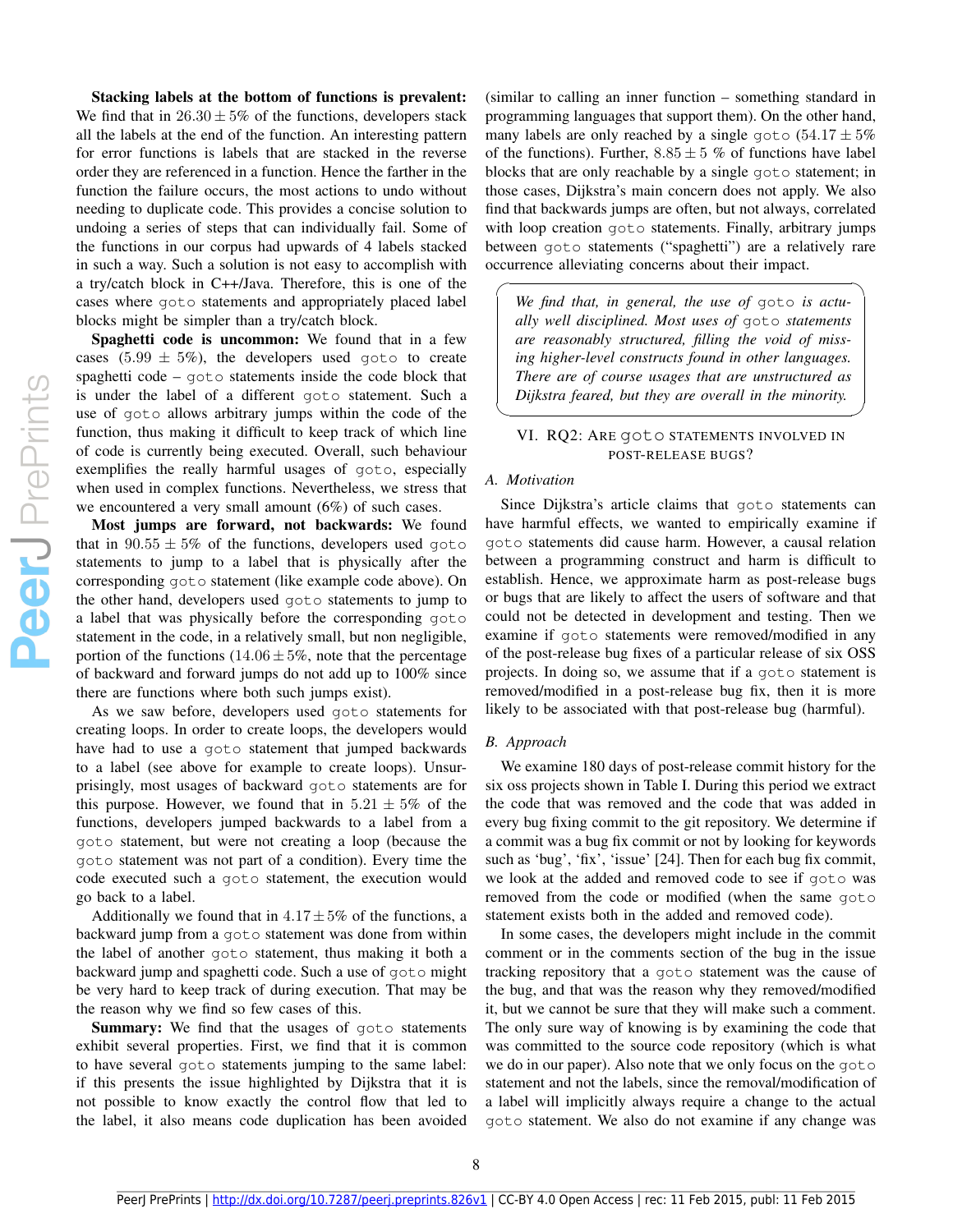| Project      | All Post Release Commits |            |                |           | Number of goto<br>statements in the<br>code |            |       |
|--------------|--------------------------|------------|----------------|-----------|---------------------------------------------|------------|-------|
|              | # Commits                | #<br>goto  | #<br>goto      | # Commits | #<br>goto                                   | #<br>goto  |       |
|              |                          | statements | statements     |           | statements                                  | statements |       |
|              |                          | removed    | modified       |           | removed                                     | modified   |       |
| clamay-devel | 87                       | $0(0\%)$   | $(1.1\%)$      | 25        | $0(0\%)$                                    | $0(0\%)$   | 758   |
| ghostpdl     | 446                      | 9(2%)      | 14 ( $3.1\%$ ) | 143       | 4 (2.8 $%$ )                                | $8(5.6\%)$ | 576   |
| gimp         | 126                      | $0(0\%)$   | $0(0\%)$       | 84        | $0(0\%)$                                    | $0(0\%)$   | 4,557 |
| openIdap     | 158                      | 4 (2.5 %)  | $0(0\%)$       | 112       | 3(2.7%)                                     | $0(0\%)$   | 2.101 |
| postgresql   | 97                       | $1(1\%)$   | $2(2.1\%)$     | 24        | $0(0\%)$                                    | $0(0\%)$   | 815   |
| <b>VTK</b>   | 1,012                    | $1(0.1\%)$ | $0(0\%)$       | 145       | $0(0\%)$                                    | $0(0\%)$   | 4,579 |

TABLE IV: The number of times a goto statement is removed/modified in the post-release phase of a project

made to the code within the block of code under a label, since that is the action taken once the goto is executed, and does not imply that a goto statement caused a bug. It only implies that the code executed after the the goto call has a bug. Hence, we focus only on the actual goto statement.

#### *C. Results*

The results of our analysis is presented in Table IV. We found that there are anywhere between 87 and 1,012 commits to the release we examined for the six OSS projects. Among the post-release commits, there were 25-145 bug fixing commits. However, only in two projects (ghostpdl, openldap) were goto statements removed in post-release bug fix commits. In the remaining four projects no goto statement was removed in a post-release bug fix commit. We found only one project (ghostpdl) where the goto statements were modified (either moved in the code or the target label was modified). In ghostpdl, eight of the 143 post-release bug fix commits had a goto statement that was modified.

We also looked at all post-release commits instead of just the bug fixing ones. We found that now four projects had goto removed, and three projects had goto modified. However, in two of those four projects (postgresql, VTK), only one goto statement was removed. In total, between 0 and 9 commits had goto statements removed, and between 0 and 14 commits had goto statements modified. However, the corresponding total number of commits ranged from 87 to 1,012. The highest percentage of post-release commits with goto statements modified was  $3.1\%$  — which is very small.

We place the above results in context in two ways. (1) We first examine the number of goto statements present in the respective release of the six OSS projects. If the number of goto statements is small, then obviously the number of goto statements removed/modified in the commits will be small. We found that the six projects had between 576 and 4,579 goto statements in the respective releases. Therefore, the lack of goto statements being removed/modified in bug fix commits is not due to the lack of goto statements in the code; (2) We also looked at another programming construct to place the results regarding goto statements in context, namely if statements. We found that between one and 29 if statements were removed, and between four and 59 if statements were modified in the bug fix commits. In five out of the six projects the ratio of goto statements removed/modified to all goto statements is not significantly different from the ratio of if statements modified/removed to all if statements. Only in GIMP that ratio is higher for goto statements and the difference is statistically significant. This means that only in one out of six projects post-release fixes were more likely to modify a goto statement than an if statement after adjusting for the relative frequency of goto and if statements. Therefore the number of goto statements removed/modified are much smaller in comparison.

Finally, we manually analyze the post-release bug fix commits in which goto was removed/modified. The two projects with such commits are ghostpdl and openldap. *In none of the commits were* goto *statements removed/modified because they caused a post-release bug*. There were three reasons for a goto to be removed/modified: (1) A feature was removed and the goto within the code of the feature was no longer needed; (2) goto was moved due to code/comments added somewhere above the goto statement; and (3) goto was moved to a different if-condition's block of code (only one case). We noticed that no goto was modified in such a way that it jumped to a different label.

Additionally, we found that all but two of the goto statements in the commits were used for cleanup or error handling purposes. Among the two remaining goto related commits: one was a goto that was modified (similar to case 2 above) in ghostpdl. It was used for spaghetti code; another was a goto that was removed (similar to case 1 above) in openldap. It was used for a loop exit. Interestingly, the loop that it was exiting out of was created with a goto as well. Also along with the goto the label was removed as well.

*If we assume bugs in the post-release phase of a project as a measure of harm, then the small number of* goto *statements being removed/modified in bug fixes implies that* goto *statements were not considered harmful enough to be removed/modified in the post-release phase of the project in most cases.*

## VII. THREATS TO VALIDITY

False positives due to code generation: the heuristic we used may not be sufficient to filter out all generated files. However, the manual inspection of the random sample provides us with a very small estimate of generated files that are left in the sample  $(1.5 \pm 5\%)$ .

 $\sqrt{2}$ 

✍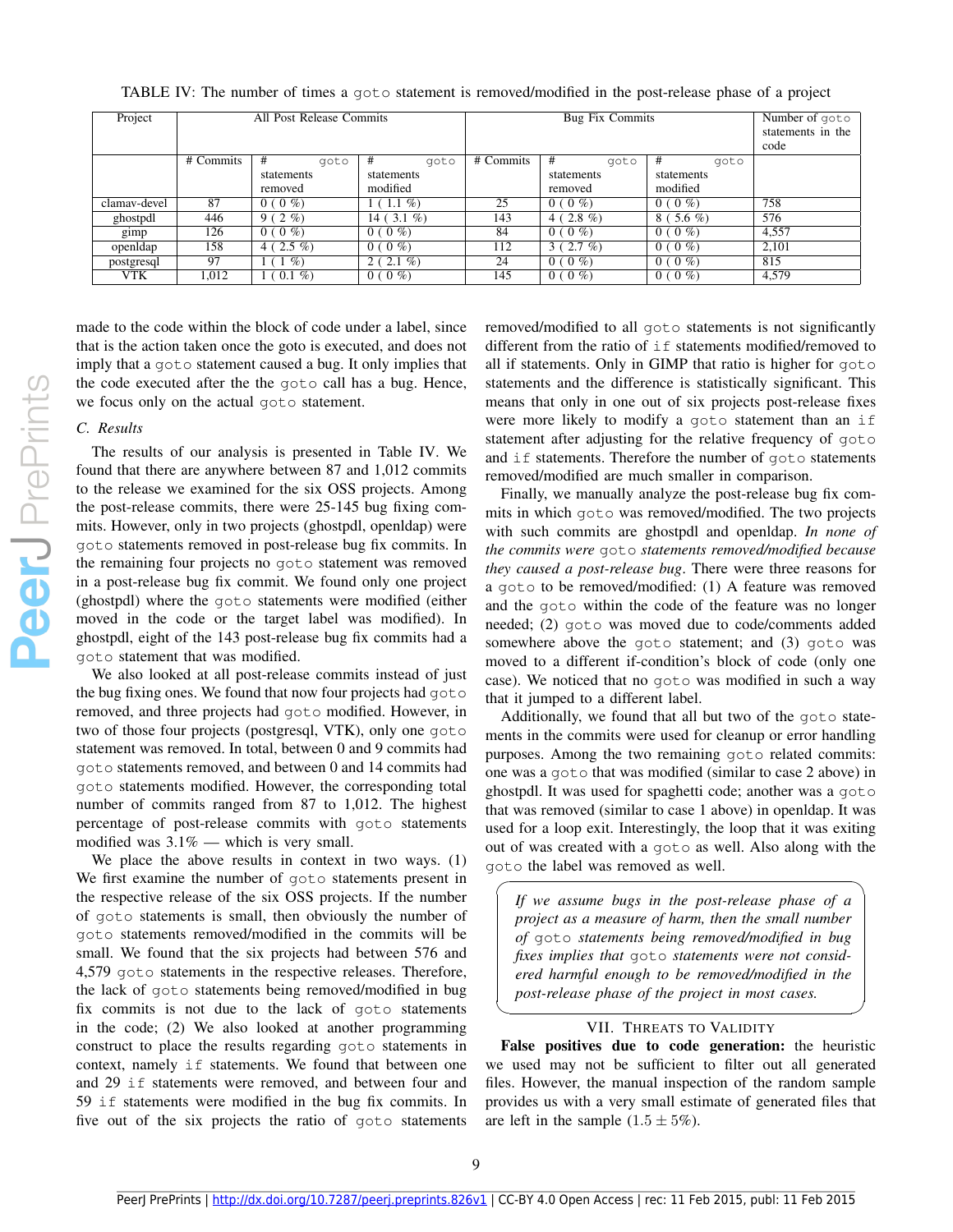False positives due to other reasons: the regular expression we used to find gotos may return false positives, however our manual analysis uncovered only one such case (a goto in commented-out code).

Overestimation due to forks: projects in Github are easy to fork, and that may lead to a potential proliferation of very similar projects in the population. However, none of the files in the random sample of 384 files we manually examined in RQ1 were from forked projects.

Sampling errors: we performed a simple random sampling without replacement at the file level to get the list of files to inspect. We then followed that by sampling one function per file for detailed inspection. An alternative was to sample directly at the function level which conflicted with our goal to perform the analysis at the level of both files and functions. Another alternative was to use all the functions in the file, which may bias the results towards files with large number of functions with goto statements. As such there is a small threat the sample is not representative. However, our way of sampling is similar to the way Gallup samples people for its polls [23]. Yet another alternative to sampling is to use an automated tool like Coccinelle [25] to automatically determine patterns. However, we choose not to use an automatic parser for three reasons: (a) we could have identified several properties like forward or backward jumps, but it would have been more difficult to identify spaghetti code; (b) manually analyzing a random sample should give an accurate representation of the whole population; and (c) we had to do a manual inspection to determine all the different uses of goto.

Goto semantics specific to  $C: C$ 's goto can only jump inside a function. Other languages may permit other things, and have different usage patterns, as such further studies are needed in those languages. We also searched for setjmp, C's equivalent to a goto that can jump to other functions, but found very few usages of it.

Generalizability: We conducted our study on the set of C source code projects available on Github, which is the largest open-source repository in use at the moment. As such, we expect that the results of this study are somewhat generalizable, unless the C projects available on github are markedly different from other C projects in existence.

Domain of the files: there may be different domains for files using goto statements, compared to other C files. We found that  $85 \pm 5\%$  of the files with goto statements in the dataset that we inspected manually are system or networking files. In terms of type of usage, we found that the proportions of goto statements defined for a certain purpose or exhibiting a certain property were comparable between system and non-system files, with the notable exception of the "stacked labels" property. If we cannot discard the possibility that there are differences in usage in terms of domains, we have not encountered strong evidence towards this either. In any case, further studies on a larger sample of non-system files need to be conducted.

#### VIII. CONCLUSION

For decades, there have been arguments over the use of goto in programs. However, these arguments have been mostly theoretical. This study is to our knowledge the first to bring empirical evidence to the debate; by reporting on how C developers are actually using goto in practice, and by investigating if they are involved in post-release bugs. We conducted a large-scale study of more than 11K projects (more than two millions C files), featuring both quantitative and qualitative components. Summarizing our findings:

- Most usages of goto statements appear to be reasonable. Our qualitative study of a sample of files and functions using goto shed light on why goto statements are in use: far from being maintenance nightmares, most usages of goto follow disciplined, well-designed usage patterns, that are handled by specific constructs in more modern languages. The most common pattern are error-handling and cleanup, for which exception handling constructs exist in most modern languages, but not in C. Even properties such as several goto statements jumping to the same label have benefits, such as reducing code duplication, in spite of the coordinate problem described by Dijkstra.
- Developers did not remove/modify goto statements in the post-release phase of four of the six projects. Finally, our quantitative study on the post-release history of six OSS projects showed that developers did not find goto statements harmful enough to be removed in a bug fix commit in four of the six projects. Even in the two projects where goto statements are removed/modified, we notice through manual inspection that goto statements did not cause the bugs. Thus we do not find evidence that goto statements caused post-release bugs in these projects.

Overall, our qualitative study tells us that only a minority of goto usages are really exemplary of the 'disastrous effects' Dijkstra warned us about. We have no evidence that goto statements were used differently prior to Dijkstra's famous article than now. However, the current usage heeds Dijkstra's advice, but not to the letter: goto is being used, but is mostly limited to the cases where it actually offers an improvement over the alternatives. Indeed, some developers perceive that sometimes goto is the cleanest way to achieve something [26]. Thus goto statements do not appear to cause harm in practice, as they are mostly used for a limited set of straightforward purposes, quite unlike the ways Dijkstra feared they may be misused.

Our investigation raised several questions. In particular, more work is needed to determine if there are systematic differences between the system code and the non-system C code (though some may argue that C is designed primarily for system code). Surveys and interviews with developers will help corroborate and enrich the findings presented here.

## **REFERENCES**

[1] E. W. Dijkstra, "Letters to the editor: Go to statement considered harmful," *Communications of ACM*, vol. 11, no. 3, pp. 147-148, Mar. 1968.